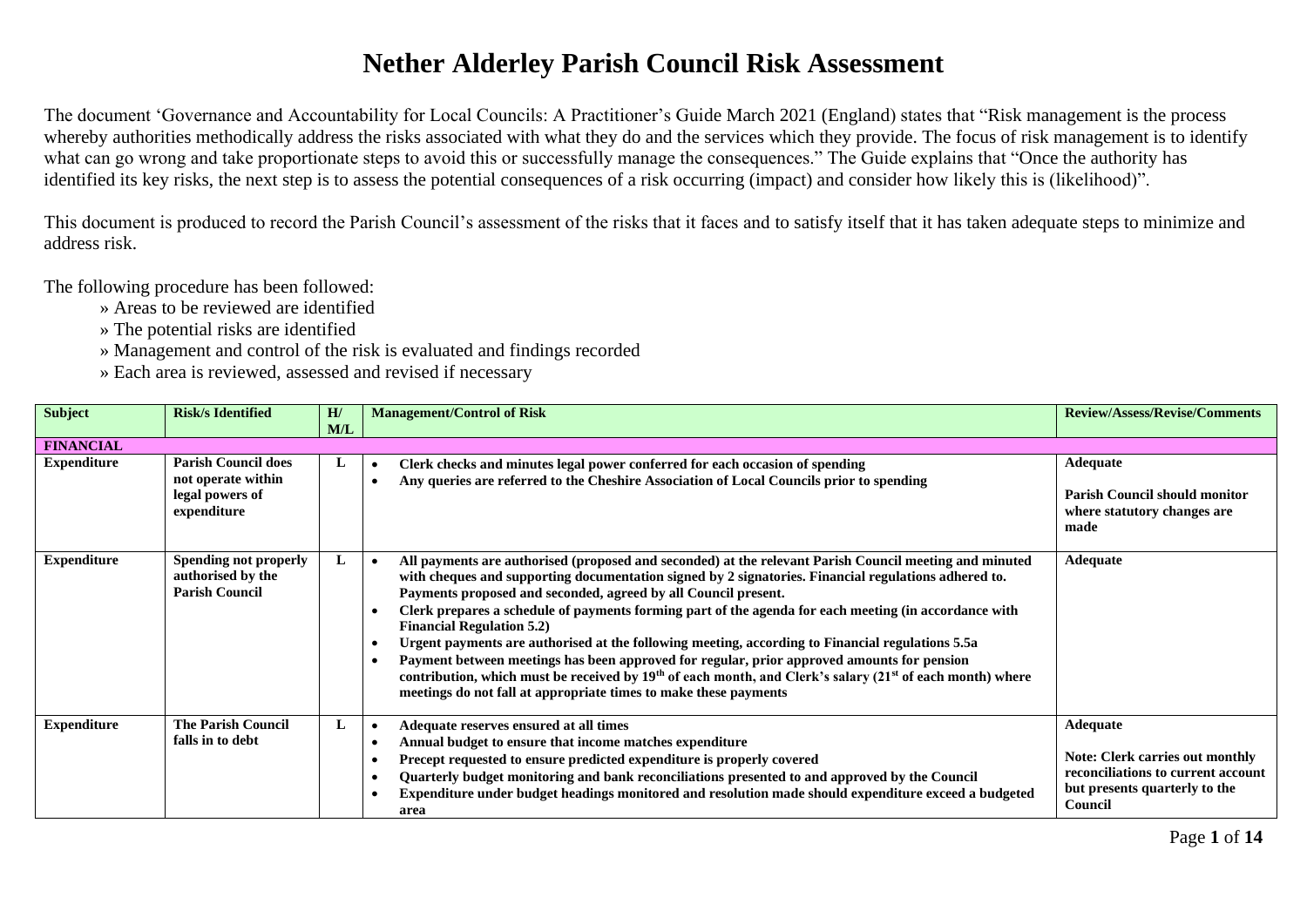| <b>Expenditure</b> | <b>Fraud/Corruption</b>                                                               | L | <b>Financial regulations in place</b><br>$\bullet$                                                                                                                                                                                                                                                                                                                                                                                                                                                                                                                                                                                                                                                                                                                                                                                                                                                                                                                                                                                                                                                                                                                                                    | <b>Adequate</b>                                                                         |
|--------------------|---------------------------------------------------------------------------------------|---|-------------------------------------------------------------------------------------------------------------------------------------------------------------------------------------------------------------------------------------------------------------------------------------------------------------------------------------------------------------------------------------------------------------------------------------------------------------------------------------------------------------------------------------------------------------------------------------------------------------------------------------------------------------------------------------------------------------------------------------------------------------------------------------------------------------------------------------------------------------------------------------------------------------------------------------------------------------------------------------------------------------------------------------------------------------------------------------------------------------------------------------------------------------------------------------------------------|-----------------------------------------------------------------------------------------|
|                    | <b>Clerk or Councillors</b>                                                           |   | Cheques are signed by 2 mandated members of the Council<br>Clerk is permitted to access bank information, transfer funds between accounts but not to make payments<br>All payments are agreed at meetings. Only urgent payments as noted in Financial regulations 5.5 a, which<br>$\bullet$<br>may be paid between meetings. Payment is then presented at the next meeting. All payments are minuted<br>Parish Council has adequate Fidelity guarantee cover in insurance policy<br>$\bullet$<br><b>Internal audit</b><br>Bank reconciliations and budgetary control figures inspected in detail and verified each quarter by a<br>Councillor who is not the Chairman, prior to presentation and approval to the Parish Council.                                                                                                                                                                                                                                                                                                                                                                                                                                                                      | <b>New Financial Regulations</b><br>adopted October 2019 amended<br><b>July 2020</b>    |
| <b>Expenditure</b> | <b>Supplier</b><br>(procurement) fraud:                                               | Н | Financial Regulations adopted 2019, amended July 2020 (Section 10)<br>$\bullet$<br>Supplier Account Set Up and Change Procedures (Adopted March 2022)                                                                                                                                                                                                                                                                                                                                                                                                                                                                                                                                                                                                                                                                                                                                                                                                                                                                                                                                                                                                                                                 | <b>Adequate</b>                                                                         |
|                    | • New supplier<br>• Changes to supplier<br>details<br>• Mandate fraud                 |   | <b>Choose suppliers carefully</b><br>$\bullet$<br>Validate new supplier details i.e. Company name in which it trades, business address, telephone no., email<br>$\bullet$<br>etc. using various methods: Companies House, website, telephone directory<br>Keep invoices and supplier details in a secure place<br>$\bullet$<br>Cheques must be made payable in the company's trading name (payee)<br>A cheque must not be issued until works/goods/services are received<br>$\bullet$<br>Inspect bank statements carefully for any suspicious activity<br>$\bullet$<br>Inform bank immediately if there is any unusual activity on the bank account<br>Members declare prior interest with supplier (i.e. Code of Conduct)<br>$\bullet$<br>New suppliers should be informed and agree to notify the Parish Council of any impending changes that<br>would effect the contract in any way<br>Only accept changes in writing on headed paper<br>$\bullet$<br>Verify and corroborate any request to change supplier's details with supplier accounts department<br>$\bullet$<br>Verify and corroborate any request to change supplier's details for direct debits, standing orders and bank<br>$\bullet$ |                                                                                         |
|                    |                                                                                       |   | transfers<br>Maintain records of standing orders/direct debits/bank transfers and keep in a secure place                                                                                                                                                                                                                                                                                                                                                                                                                                                                                                                                                                                                                                                                                                                                                                                                                                                                                                                                                                                                                                                                                              |                                                                                         |
| <b>Expenditure</b> | Inadequate income to<br>meet expenditure                                              | M | <b>Budget set annually</b><br>$\bullet$<br>Precept requested on basis of budgeted amounts predicted for forthcoming year<br>$\bullet$<br>Clerk informs Cheshire East Council of precept requirement within time frame required<br><b>Annual appraisal of burial fees</b><br>Reserves monitored at all times<br>$\bullet$<br>Quarterly bank reconciliations presented by the Clerk and assessed by the Council<br>Quarterly presentation of each area of spending and receipts compared with budgeted amounts, by the<br>$\bullet$<br>Clerk to the Council (budget monitoring).                                                                                                                                                                                                                                                                                                                                                                                                                                                                                                                                                                                                                        | <b>Adequate</b><br><b>Council agrees that income from</b><br>Burials is not predictable |
| <b>Expenditure</b> | Charges made to the<br><b>Parish Council for</b><br>services or goods not<br>accurate | L | Financial regulations lay out rules that include verification of each invoice by Clerk for accuracy and<br>$\bullet$<br>arithmetic, invoices assessed and signed by 2 mandated members of Council, payments agreed by whole<br>Council at meetings (apart from urgent payments).<br>Clerk, where ever possible, to carry out electricity meter reading on monthly basis and report to electricity<br>company. Direct debit invoices then assessed for accuracy against readings given.                                                                                                                                                                                                                                                                                                                                                                                                                                                                                                                                                                                                                                                                                                                | <b>Adequate</b>                                                                         |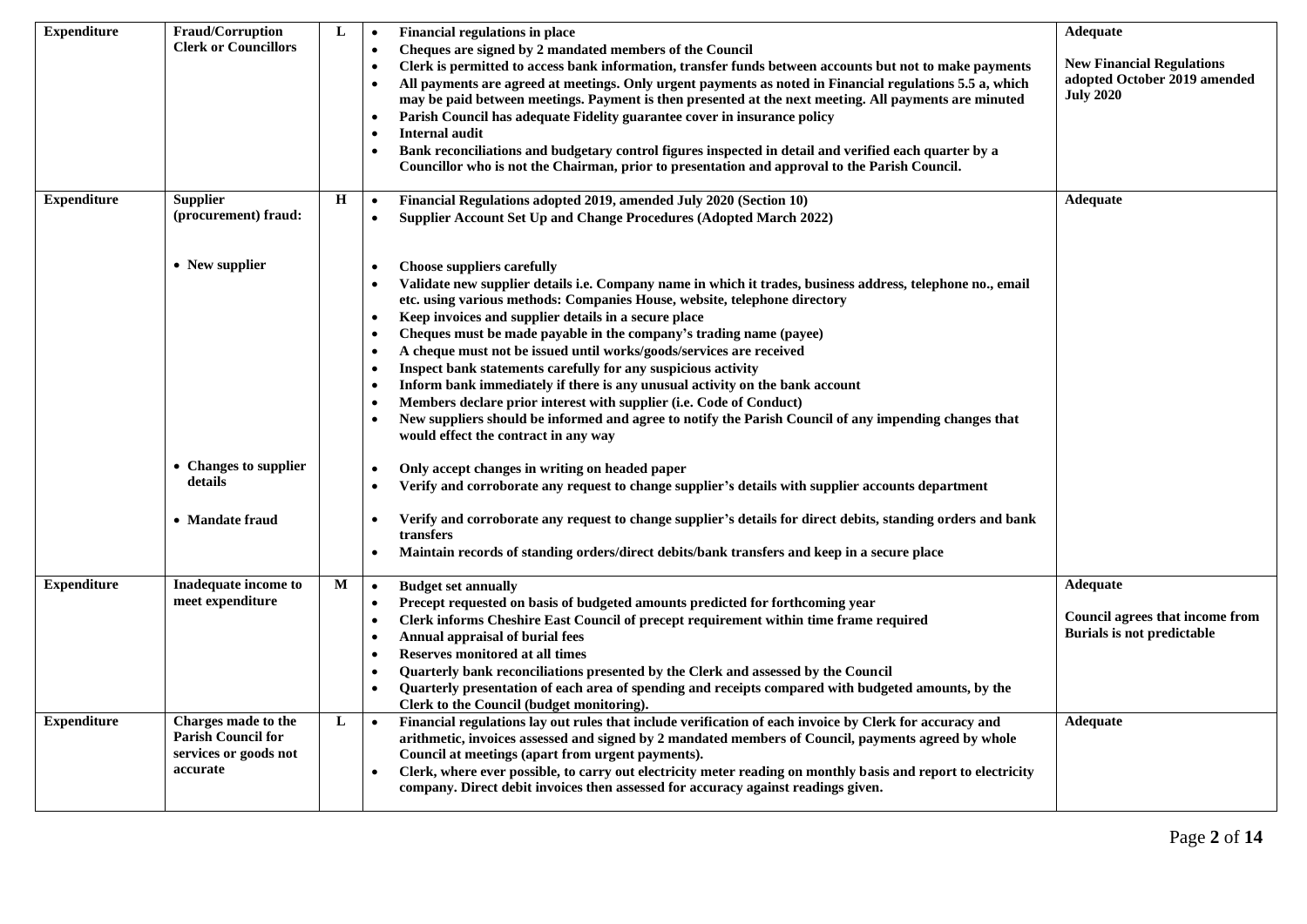| <b>Expenditure</b>                    | Direct debit/standing<br>order payments not<br>rigorously controlled                                     | L | Direct debits for utilities<br>$\bullet$<br>Standing order for pension contribution. Agreed average amount paid monthly with the last payment in<br>$\bullet$<br>financial year adjusted +/-.<br>Pension contribution spreadsheet presented in the month they are due and approved at the PC meeting.<br>$\bullet$<br>Clerk checks invoices on arrival for accuracy<br>$\bullet$<br>Direct debit invoices presented to first Council meeting after receipt, although payment may have been<br>$\bullet$<br>taken and agreements are retrospective. (2 weeks between invoice arriving and debit being made, allowing<br>time to follow up with electricity company if necessary)<br>Annual review of electricity supplier<br>$\bullet$<br>Annual review of direct debit/standing order mechanism<br>$\bullet$ | Adequate                                                                                        |
|---------------------------------------|----------------------------------------------------------------------------------------------------------|---|--------------------------------------------------------------------------------------------------------------------------------------------------------------------------------------------------------------------------------------------------------------------------------------------------------------------------------------------------------------------------------------------------------------------------------------------------------------------------------------------------------------------------------------------------------------------------------------------------------------------------------------------------------------------------------------------------------------------------------------------------------------------------------------------------------------|-------------------------------------------------------------------------------------------------|
| <b>Expenditure</b>                    | <b>Parish Council does</b><br>not obtain value for<br>money                                              | L | Annual review of regular service providers - electricity provider and insurance premium<br>$\bullet$<br>Relating to above, investigations carried out where the Parish Council feels it is necessary, regarding<br>$\bullet$<br>alternative service providers for comparison of rates<br>Financial regulations in place regarding value for money in relation to orders for contracts, estimates and<br>$\bullet$<br>tenders (Sections 10 and 11)                                                                                                                                                                                                                                                                                                                                                            | Adequate                                                                                        |
| <b>Expenditure</b>                    | There is not proper<br>control of use of public<br>money                                                 | L | Legal power checked for each area of spending<br>$\bullet$<br>Annual budget carried out<br>$\bullet$<br>See 'Parish Council does not obtain value for money' above<br>$\bullet$<br>Quarterly bank reconciliations and comparison of spending against budgeted amount (budget monitoring)<br>$\bullet$                                                                                                                                                                                                                                                                                                                                                                                                                                                                                                        | Adequate                                                                                        |
| <b>Expenditure</b>                    | <b>Payments made for</b><br>regular services or<br>remunerations are not<br>reasonable or<br>appropriate | L | Annual evaluation of payments made for regular services e.g. burial ground maintenance<br>$\bullet$<br>Annual review of Clerk's salary, with reference to recommendations of NALC<br>$\bullet$<br>Annual review of Clerk's expenses, with reference to NALC recommendations<br>$\bullet$                                                                                                                                                                                                                                                                                                                                                                                                                                                                                                                     | Adequate.                                                                                       |
| <b>Expenditure</b>                    | Clerk's expense claims<br>inaccurate                                                                     | L | The Clerk submits regular expense claims. Expense claim scrutinised by whole Parish Council. Expense<br>$\bullet$<br>claims approved and sent to the Payroll provider for inclusion in monthly payroll amount.<br>Payroll provider checks for arithmetic accuracy<br>$\bullet$<br>The Clerk's expenses provision is agreed by resolution annually. Travel based upon NALC<br>$\bullet$<br>recommendations<br>All expense claims for items purchased or bills paid are accompanied by the relevant invoice/receipt<br>$\bullet$<br>documentation                                                                                                                                                                                                                                                              | <b>Adequate</b>                                                                                 |
| <b>Precept</b>                        | Adequacy.<br><b>Requirement not</b><br>submitted to Primary<br>Authority<br>Money not received           | L | Precept based upon annual budget, organised in anticipation of precept request<br>$\bullet$<br>Precept an agenda item for first meeting in January each year and submitted to Primary authority<br>$\bullet$<br>immediately after meeting<br>Clerk informs Parish Council of receipt of precept, paid in two amounts through the year.<br>$\bullet$                                                                                                                                                                                                                                                                                                                                                                                                                                                          | Adequate                                                                                        |
| <b>Banking</b><br>arrangements        | Arrangements are not<br>adequate                                                                         | L | Suitable mandate, conforming to Financial Regulations, has been drawn up and reviewed twice yearly for<br>$\bullet$<br>accuracy, permissibility of signatories listed and signing rules.<br>Efficiency and suitability of accounts reviewed twice yearly.<br>$\bullet$                                                                                                                                                                                                                                                                                                                                                                                                                                                                                                                                       | <b>Adequate</b>                                                                                 |
| <b>Banking</b><br><b>Arrangements</b> | Mandate is not abided<br>by                                                                              | L | 6 monthly review by full Parish Council to reappraise mandate<br>$\bullet$<br>Internal audit check<br>$\bullet$                                                                                                                                                                                                                                                                                                                                                                                                                                                                                                                                                                                                                                                                                              | <b>Adequate</b><br>Parish Council continues to use<br>cheque payments and not online<br>banking |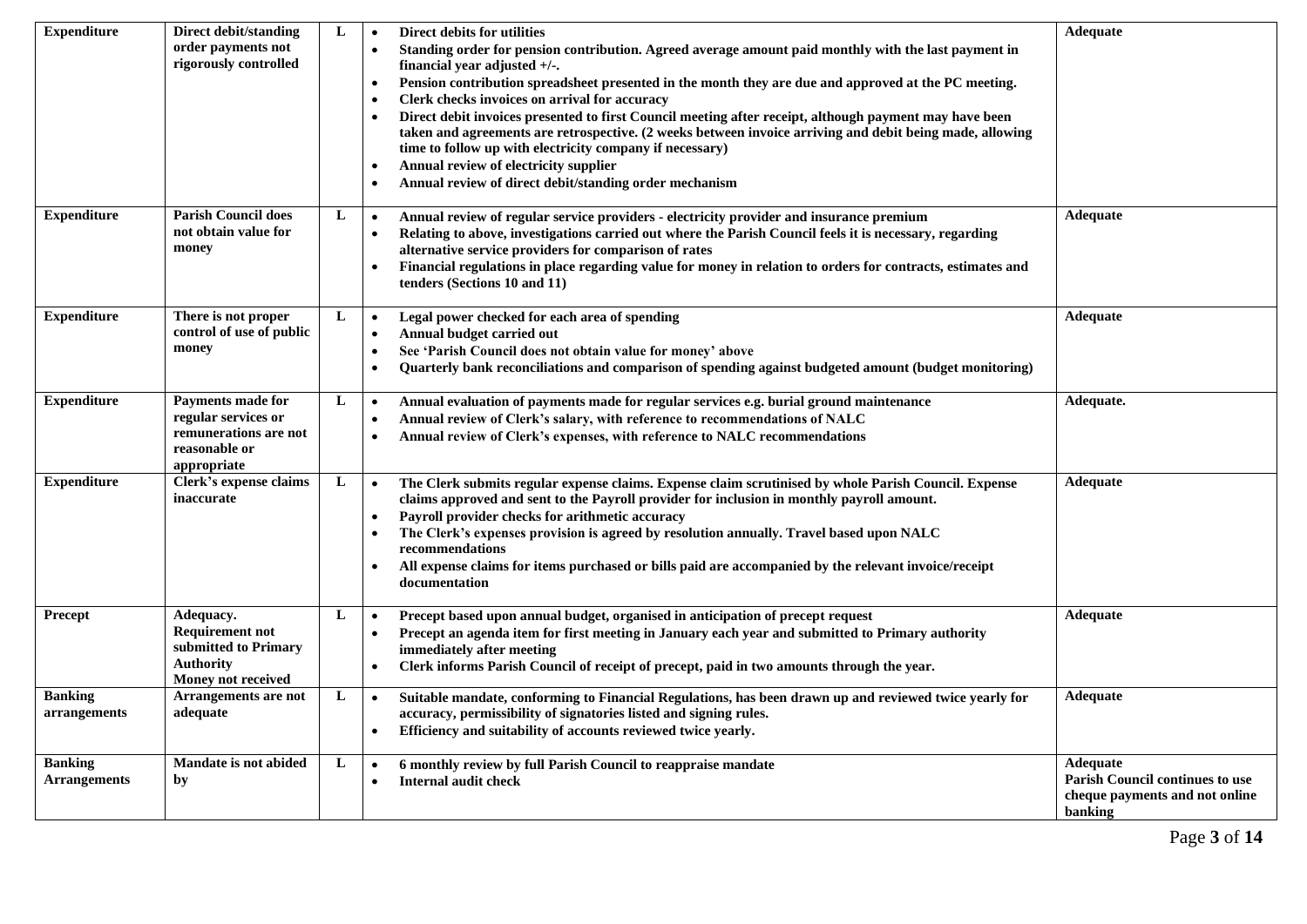| <b>Payments received</b> | <b>Banking of payments</b><br>not prompt                                                                            | L | Clerk banks payments promptly<br>$\bullet$<br><b>Payments reported to Parish Council meeting</b><br>$\bullet$<br>Internal auditor checks for prompt banking<br>$\bullet$<br>Burial payments banked as soon after the burial event as feasible<br>٠<br>VAT reclaims and Precept payments made by BACS                                                                                                                                                                                                                                                                                                                                                                                                                                  | Burial payments may not be<br>banked immediately as Clerk<br>waits until after the interment to<br>bank, in the event that the<br>interment is cancelled.<br><b>Facility agreed for one</b><br>undertaker to make payments<br>directly into the Parish Council's<br>account |
|--------------------------|---------------------------------------------------------------------------------------------------------------------|---|---------------------------------------------------------------------------------------------------------------------------------------------------------------------------------------------------------------------------------------------------------------------------------------------------------------------------------------------------------------------------------------------------------------------------------------------------------------------------------------------------------------------------------------------------------------------------------------------------------------------------------------------------------------------------------------------------------------------------------------|-----------------------------------------------------------------------------------------------------------------------------------------------------------------------------------------------------------------------------------------------------------------------------|
| <b>Payments received</b> | Payments not received                                                                                               | L | There are relatively few burials to take place each year<br>$\bullet$<br>The Clerk maintains records, checked regularly, of burials that are 'in process'.<br>$\bullet$<br>Non-payment has not occurred but would be immediately followed up by the Clerk and reported to the<br>$\bullet$<br><b>Parish Council if not resolved</b>                                                                                                                                                                                                                                                                                                                                                                                                   | To date there has been no<br>problem with payments as<br><b>Undertakers using the Burial</b><br>Ground forward payments by<br>cheque prior to the Burial taking<br>place. Direct payment by one<br>Undertaker continues to be<br>monitored.                                 |
| <b>Money</b>             | Loss of funds through<br>dishonesty, theft or<br>carelessness                                                       | L | Insurance fidelity guarantee adequate<br>$\bullet$<br>Adequate cover for 'money' in Insurance scheme for Parish Council and Parish Hall<br>$\bullet$<br>Cash float not held or any payments made through cash for Burial Board<br>$\bullet$<br>Prompt transfer of payments received through Burial Board to Clerk and prompt banking<br>$\bullet$<br>Internal audit – check carried out<br>$\bullet$                                                                                                                                                                                                                                                                                                                                  | <b>Continue to assess insurance</b><br>annually for acceptable cover for<br>money and fidelity guarantee<br><b>Routine cover for Fidelity</b><br>guarantee is a £150,000 with<br><b>Insurance provider</b>                                                                  |
| <b>Financial records</b> | Records are not kept<br>up to date.<br>Records not accurate                                                         | L | Monthly bank reconciliations made by the Clerk against the current account. Presented quarterly to the<br>$\bullet$<br>Council<br>Quarterly bank reconciliations presented to the Council by the Clerk<br>$\bullet$<br>Bank statements and invoices stored chronologically<br>Entries are made by the Clerk of all transactions in the Receipts and Payments Cash Book using an<br>$\bullet$<br>electronic spreadsheet<br>Bank reconciliations and budgetary control figures inspected in detail and verified each quarter by a<br>Councillor who is not the Chairman, prior to presentation and approval to the Parish Council (including<br>analysis of Cash book and bank statements)<br><b>Financial regulations</b><br>$\bullet$ | <b>Adequate</b>                                                                                                                                                                                                                                                             |
| <b>Reserves</b>          | <b>Insufficient reserves to</b><br>cover unexpected<br>expenditure,<br>particularly on<br>maintenance of assets     | L | Evaluation of reserves as part of annual budget<br>$\bullet$<br>Quarterly evaluation of reserves by Parish Council with Bank reconciliation<br>$\bullet$                                                                                                                                                                                                                                                                                                                                                                                                                                                                                                                                                                              | <b>Adequate</b>                                                                                                                                                                                                                                                             |
| <b>Budget</b>            | <b>Budget is not prepared</b><br>as required or<br>monitored effectively.<br><b>Control/evaluation of</b><br>budget | L | Budget is prepared annually. Mechanism for preparation is based upon previous year's spending and taking<br>$\bullet$<br>account of any predicted specific expenditure or income. Approved by full Council<br>Precept request is based upon budget, and has time frame dictated by Cheshire East Council<br>$\bullet$<br>Quarterly presentation to Parish Council of levels of spending and income compared with budgeted amounts<br>$\bullet$<br>Internal audit checks that budget has been prepared and precept requested<br>$\bullet$                                                                                                                                                                                              | <b>Adequate</b>                                                                                                                                                                                                                                                             |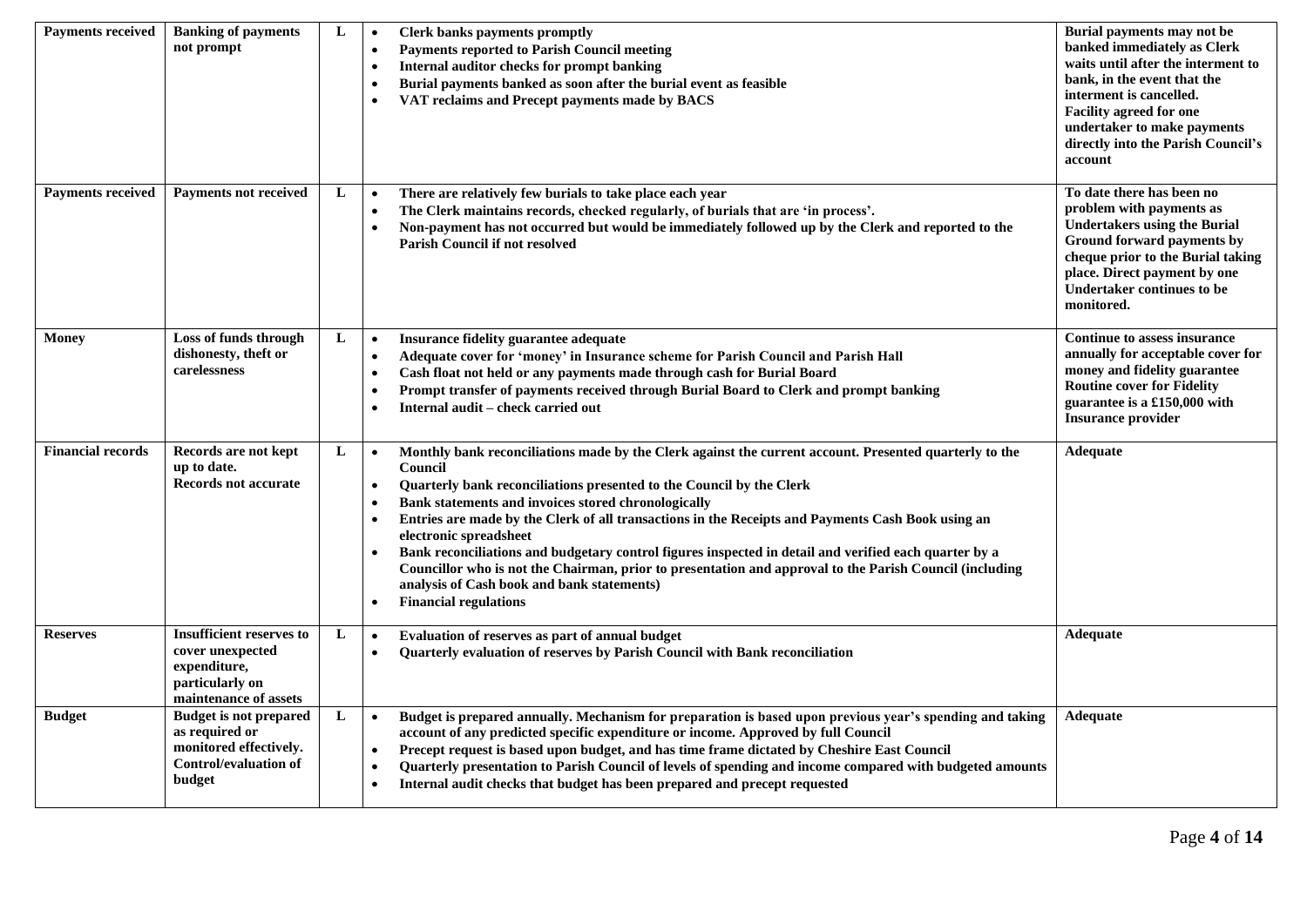| Adequate<br><b>Financial regulations set out requirements</b><br>where necessary<br>VAT is identified on invoices by the Clerk and entered accordingly into the Cash Book<br>$\bullet$<br>Internal auditor checks claim to be made<br>$\bullet$<br>Clerk completes annual VAT claim form and presents to the Parish Council for consideration and approval |  |
|------------------------------------------------------------------------------------------------------------------------------------------------------------------------------------------------------------------------------------------------------------------------------------------------------------------------------------------------------------|--|
|                                                                                                                                                                                                                                                                                                                                                            |  |
|                                                                                                                                                                                                                                                                                                                                                            |  |
|                                                                                                                                                                                                                                                                                                                                                            |  |
| Any correspondence from the Inland Revenue is detailed to the Parish Council by the Clerk and discussed                                                                                                                                                                                                                                                    |  |
| and acted upon as necessary                                                                                                                                                                                                                                                                                                                                |  |
| The Clerk ensures that all VAT reclaims have supporting VAT invoice documentation                                                                                                                                                                                                                                                                          |  |
| VAT detailed in year-end accounts<br>$\bullet$                                                                                                                                                                                                                                                                                                             |  |
| VAT reclaims for Parish Hall building/repair works are detailed to HM Revenue and Customs and a written                                                                                                                                                                                                                                                    |  |
| ruling, as directed by the organisation                                                                                                                                                                                                                                                                                                                    |  |
|                                                                                                                                                                                                                                                                                                                                                            |  |
| <b>Financial Activity</b><br>General<br>L<br>Adequate<br>All actions are governed by Financial Regulations. Financial regulations are reviewed annually.<br>$\bullet$                                                                                                                                                                                      |  |
| insufficiencies/not<br>of the Council<br><b>Financial regulations, adopted</b><br>The Clerk checks with the Cheshire Association of Local Councils, on an annual basis and just before review                                                                                                                                                              |  |
| meeting requirements.<br>October 2019 - amended July<br>of Financial Regulations, that there are no statutory changes that require Financial Regulations to be                                                                                                                                                                                             |  |
| <b>Financial activity not</b><br>2020, based upon the most up to<br>amended. NALC website visited periodically to assess any new documentation                                                                                                                                                                                                             |  |
| managed according to<br>date NALC version, to ensure<br>Risk Assessment document produced and reviewed annually to ensure measures in pace are comprehensive                                                                                                                                                                                               |  |
| knowledge of and compliance<br>statutory<br>and effective and being adhered to.                                                                                                                                                                                                                                                                            |  |
| requirements<br>with new statutory expectations.<br>New Financial Risks are added as required<br>٠                                                                                                                                                                                                                                                         |  |
| Annual review made of Internal systems of control to ensure compliance by the Council over the year and to<br>$\bullet$                                                                                                                                                                                                                                    |  |
| ensure that they relate correctly to Financial Regulations and risk statements                                                                                                                                                                                                                                                                             |  |
| Parish Council Financial matters are assessed by the appropriate systems of internal and external audit as                                                                                                                                                                                                                                                 |  |
| described by Financial Regulations, section 4, and as directed by the Audit Commission and National                                                                                                                                                                                                                                                        |  |
| <b>Association of Local Councils</b>                                                                                                                                                                                                                                                                                                                       |  |
| External audit – annual completion of the Annual Governance and Accountability Return (AGAR) by the                                                                                                                                                                                                                                                        |  |
| Clerk and presentation to the Council. This includes a Annual Governance Statement and Accounting                                                                                                                                                                                                                                                          |  |
| Statements completed by the Clerk in conjunction with the Council and an internal audit report, completed                                                                                                                                                                                                                                                  |  |
| by the Internal Auditor                                                                                                                                                                                                                                                                                                                                    |  |
| Results of audits are reported to the Parish Council on receipt and action taken as necessary                                                                                                                                                                                                                                                              |  |
| <b>Parish Councillor</b><br>Councillors do not<br>L<br>Adequate<br>Bank statements and Receipts and Payments (Cash book provided for Parish Councillors to appraise<br>$\bullet$                                                                                                                                                                           |  |
| Access to<br>have access to<br>quarterly)                                                                                                                                                                                                                                                                                                                  |  |
| <b>Financial</b><br>information in order<br>All documentation relating to payments made or received (including invoices) presented at the relevant                                                                                                                                                                                                         |  |
| <b>Information</b><br>to monitor financial<br>meeting to Parish Councillors                                                                                                                                                                                                                                                                                |  |
| events<br>Parish Councillors are provided with copies of quarterly bank reconciliations, including lists of all                                                                                                                                                                                                                                            |  |
| transactions of the current account. Bank statement detailing end of quarter presented for correlation with                                                                                                                                                                                                                                                |  |
| bank reconciliation. Approved by full Council                                                                                                                                                                                                                                                                                                              |  |
| Parish Councillors are provided with copies of quarterly receipt/spending against budget information                                                                                                                                                                                                                                                       |  |
| including explanations. Approved by full Council                                                                                                                                                                                                                                                                                                           |  |
| Parish Councillors are provided with copies of budget and end of year accounts. Both approved by full                                                                                                                                                                                                                                                      |  |
| Council                                                                                                                                                                                                                                                                                                                                                    |  |
| Parish Councillors receive copies of minutes and agendas detailing financial transactions each                                                                                                                                                                                                                                                             |  |
| month/meeting (Appendix A)                                                                                                                                                                                                                                                                                                                                 |  |
| <b>Public Access to</b><br>Public not given<br>M<br>Advertisement of public access to annual return and accounts posted annually, as instructed by External<br>Adequate<br>$\bullet$                                                                                                                                                                       |  |
| <b>Financial</b><br>opportunity to access<br>Auditor, on Parish Council notice boards and website                                                                                                                                                                                                                                                          |  |
| <b>Parish Council's</b><br><b>Information</b><br>Parish Council has a website and<br>Parish Council adopted new Model Publication scheme in December 2008, giving details of access to                                                                                                                                                                     |  |
| financial information<br>notice boards to disseminate<br>information required by the Freedom of Information Act. Details of access to Model Publication Scheme                                                                                                                                                                                             |  |
| information<br>permanently posted on the Parish Council's notice boards and detailed on the website.                                                                                                                                                                                                                                                       |  |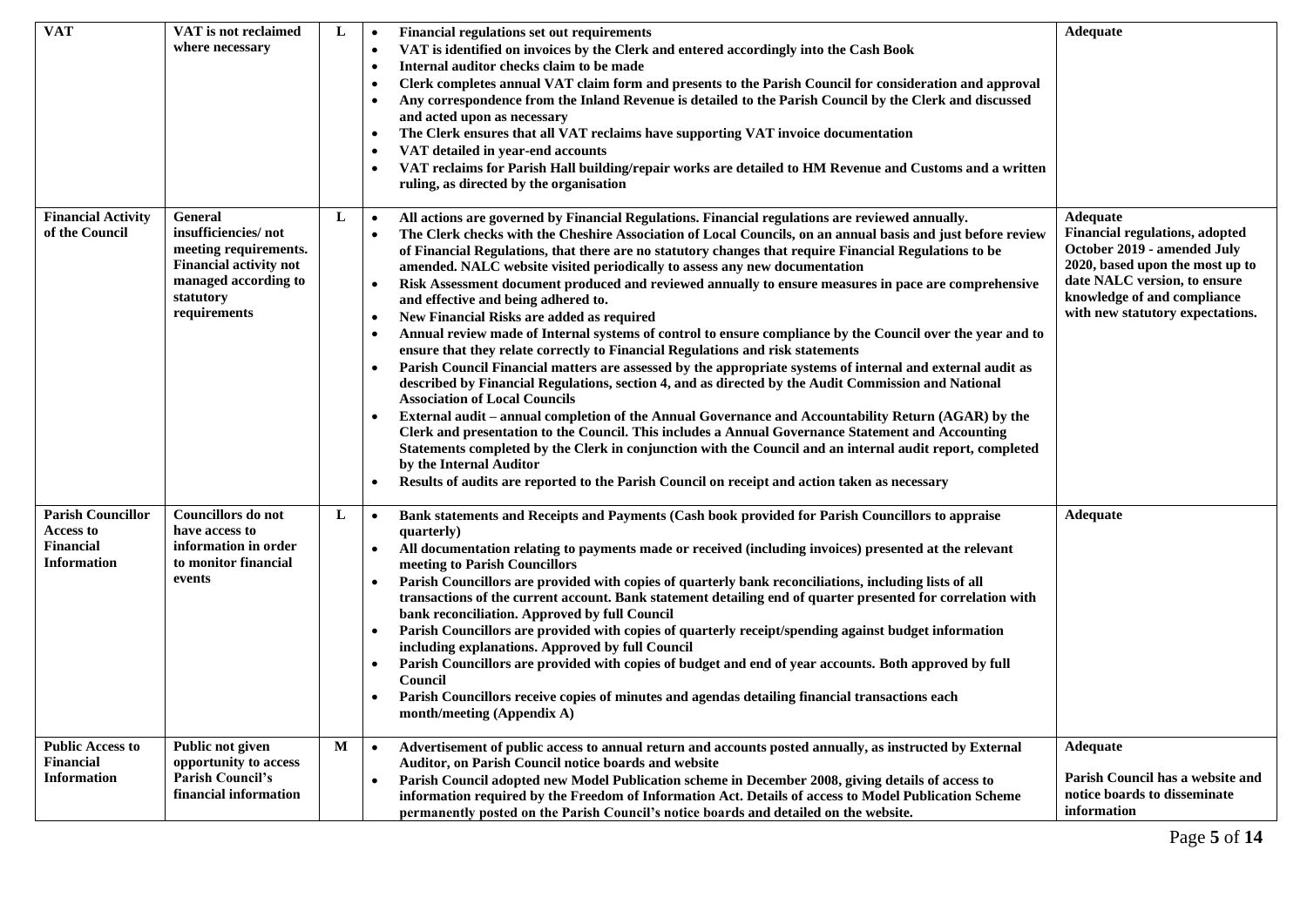|                                 |                                                                                                                                                                                                                      |              | Adherence to Transparency Code - publishing of financial information as required (accounts, Annual<br>Governance and Accountability Return, receipts and expenditure)                                                                                                                                                                                                                                                                                                                                                                                                                                                                                                                                                                                                                                                                                                                                                                                                                                                                                                                                                                                                                                                                                                                            |                                                                                                                                                                                                          |
|---------------------------------|----------------------------------------------------------------------------------------------------------------------------------------------------------------------------------------------------------------------|--------------|--------------------------------------------------------------------------------------------------------------------------------------------------------------------------------------------------------------------------------------------------------------------------------------------------------------------------------------------------------------------------------------------------------------------------------------------------------------------------------------------------------------------------------------------------------------------------------------------------------------------------------------------------------------------------------------------------------------------------------------------------------------------------------------------------------------------------------------------------------------------------------------------------------------------------------------------------------------------------------------------------------------------------------------------------------------------------------------------------------------------------------------------------------------------------------------------------------------------------------------------------------------------------------------------------|----------------------------------------------------------------------------------------------------------------------------------------------------------------------------------------------------------|
| <b>Insurance</b>                | Cover is not adequate<br>or comprehensive.<br>Cost not competitive.<br><b>Fidelity Guarantee</b><br><b>Public liability</b><br><b>Employers liability</b><br>Compliance<br><b>Comparison with</b><br>other providers | L            | Annual evaluation by the Parish Council of Parish Council insurance to ensure that insurance meets legal<br>$\bullet$<br>and local requirements and relates to the relevant risks identified<br>Annual evaluation includes evaluation of cover offered by other companies, where appropriate, to secure<br>$\bullet$<br>best premium<br>Internal auditor assesses level of insurance cover<br>$\bullet$<br>Fidelity guarantee assessed annually to ensure appropriate cover.<br>$\bullet$<br>Appropriate Public liability and Employer's liability to meet Statutory expectation<br>$\bullet$                                                                                                                                                                                                                                                                                                                                                                                                                                                                                                                                                                                                                                                                                                    | Adequate<br><b>Most recent evaluation in March</b><br>2019 - 3 companies considered.<br>(3 year term commenced 01.04.19)<br>$-31.03.22$                                                                  |
| Audit                           | Internal audit not<br>carried out as legally<br>required.<br>Scope not adequate.<br><b>External audit not</b><br>carried out as<br>required                                                                          | L            | Requirement of Internal Audit detailed in Financial Regulations and complying with statutory<br>$\bullet$<br>requirements. Annual audit, report and completion of Annual Governance and Accountability Return by<br>Auditor.<br>Review of Internal Audit including assessment of Parish Council's Plan of Audit and scope of audit carried<br>$\bullet$<br>out by the Parish Council annually to ensure compliance with requirements.<br>External audit carried out by appointed auditor. Annual Governance and Accountability Return submitted<br>$\bullet$<br>within required time frame. Where time frame is deemed too limited, Clerk immediately contacts Auditor to<br>request for extension, public advertising as expected.<br>Results of both audits reported to Parish Council by Clerk. Actions effected as necessary.<br>$\bullet$                                                                                                                                                                                                                                                                                                                                                                                                                                                   | Adequate<br><b>Guidance taken from Document</b><br><b>Governance and Accountability</b><br>for Local Councils March 2021                                                                                 |
| <b>Financial</b><br>regulations | Do not adhere to<br>current statutory<br>requirements                                                                                                                                                                | $\mathbf{L}$ | Regulations adopted are based upon those issued by the National Association of Local Councils (most recent)<br>$\bullet$<br>The Clerk contacts the Cheshire Association of Local Councils annually to ensure that statutory regulations<br>$\bullet$<br>and requirements have not changed                                                                                                                                                                                                                                                                                                                                                                                                                                                                                                                                                                                                                                                                                                                                                                                                                                                                                                                                                                                                        | New model regulations produced<br>by NALC in 2019. Parish Council<br>agreed to consider and amend<br><b>Financial Regulations in line with</b><br>new model ones, in October 2019<br>- amended July 2020 |
| <b>Employees</b>                | <b>Incorrect salary</b>                                                                                                                                                                                              | L            | Shires Payroll Services Ltd. (SPS) acts as Payroll provider for the Parish Council. SPS calculates salary<br>$\bullet$<br>amounts, pension contributions and NI/tax amounts and informs the Parish Council of these amounts at the<br>beginning of each month.<br>Any adjustments in the Clerk's salary or pension contribution is requested in writing and signed by the<br>$\bullet$<br>Chairman of the Parish Council and minuted at the meeting where the agreement is made. Copies of agreed<br>and signed adjustments to salary or pension will be sent to the Payroll provider.<br>Clerk's salary is paid by the Parish Council directly to the Clerk on the basis of calculations made by the<br>$\bullet$<br>Payroll provider (payroll reports), on a monthly basis<br>Clerk's Salary is agreed, based upon NALC spine point framework, on annual basis<br>$\bullet$<br>The Clerk is paid for an agreed number of hours each week<br>$\bullet$<br>The Clerk maintains a list of hours worked for Parish Council inspection<br>$\bullet$<br>Salary, pension and expenses contributions are reviewed and approved by full Council annually<br>$\bullet$<br>Expenses are approved by full Council prior to submission to Payroll provider for inclusion in payroll<br>$\bullet$<br>reports | Adequate                                                                                                                                                                                                 |
| <b>Employees</b>                | <b>Unpaid/wrong</b><br>deduction of tax and<br>NI and compliance of<br>pension auto<br>enrolment                                                                                                                     | L            | SPS appointed as Payroll provider for the Parish Council. SPS calculates salary amounts, pension<br>$\bullet$<br>contributions and Tax/NI amounts and informs the Parish Council of these amounts at the beginning of each<br>month. SPS complies with 'real time' HMRC notification<br>SPS monitors compliance of pension auto enrolment<br>$\bullet$<br>Clerk's expenses are channelled through the payroll system, to take account of taxable expenses<br>$\bullet$<br>Clerk is responsible for ensuring that payments or nil returns are sent to HMRC and pension contributions<br>$\bullet$                                                                                                                                                                                                                                                                                                                                                                                                                                                                                                                                                                                                                                                                                                 | <b>Adequate</b><br>SPS appointed in 2017 to register<br>and monitor compliance of<br>pension auto enrolment.                                                                                             |

Page **6** of **14**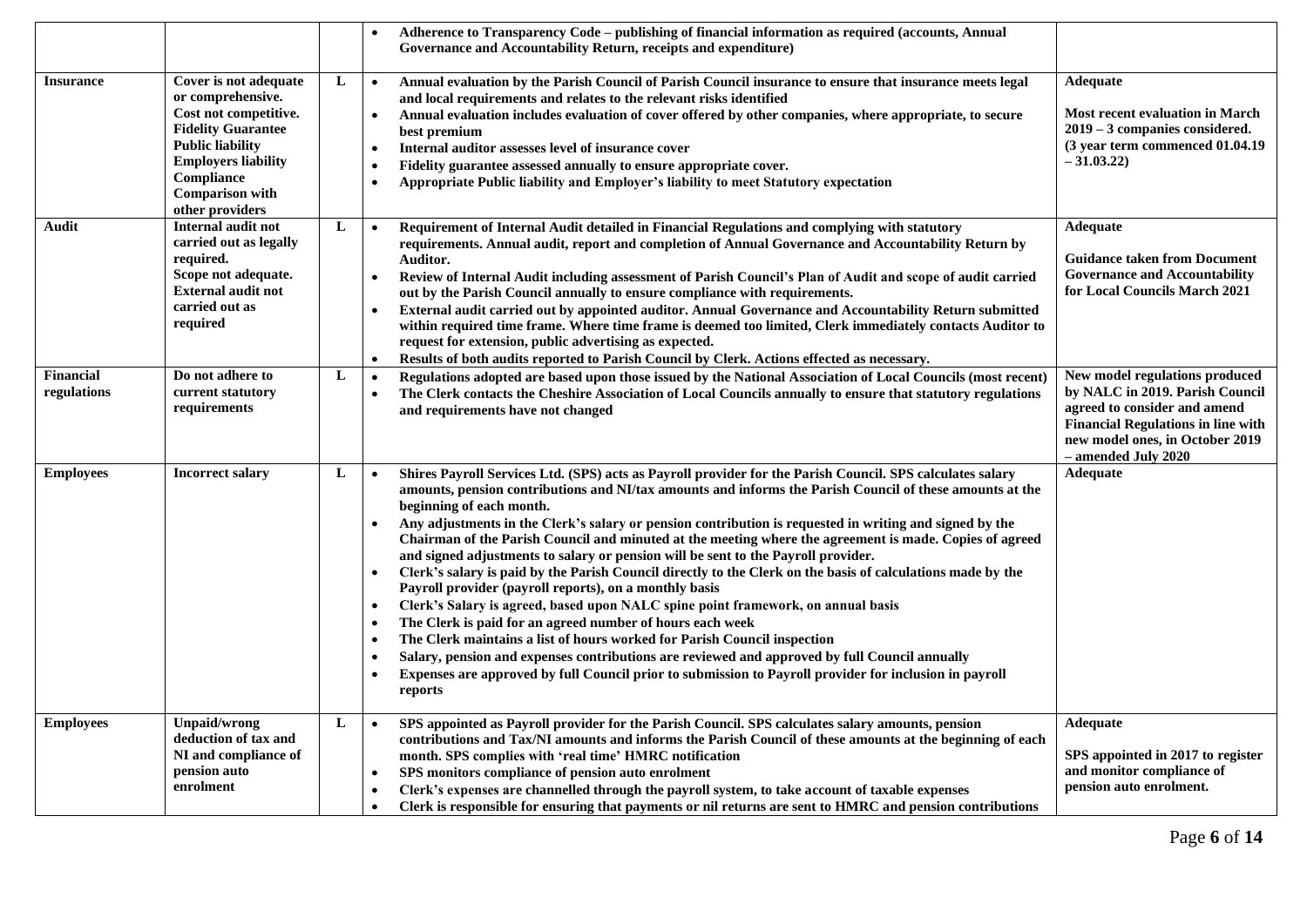| <b>Election Costs</b>  | <b>Risk of election cost</b>                                                                                      | L   | are made, all within the required time frame.<br>Tax/NI contributions will be reported to the Parish Council and payments agreed and made as per financial<br>regulations<br>Election is budgeted for if necessary. Usually, elections fall in line with local Council elections and costs<br>$\bullet$<br>incorporated into local elections                                                                                                                                                                                                                                                                                                                                                                                                                                                                                                                                                                                                                                                                       | Adequate.<br>Election 2019 costs borne by<br>CEC.<br>Co-opting of new Councillors in<br>2015, 2017 & 2018 rather than<br>election.                                                   |
|------------------------|-------------------------------------------------------------------------------------------------------------------|-----|--------------------------------------------------------------------------------------------------------------------------------------------------------------------------------------------------------------------------------------------------------------------------------------------------------------------------------------------------------------------------------------------------------------------------------------------------------------------------------------------------------------------------------------------------------------------------------------------------------------------------------------------------------------------------------------------------------------------------------------------------------------------------------------------------------------------------------------------------------------------------------------------------------------------------------------------------------------------------------------------------------------------|--------------------------------------------------------------------------------------------------------------------------------------------------------------------------------------|
| <b>ASSETS</b>          |                                                                                                                   |     |                                                                                                                                                                                                                                                                                                                                                                                                                                                                                                                                                                                                                                                                                                                                                                                                                                                                                                                                                                                                                    |                                                                                                                                                                                      |
| <b>Assets/Property</b> | Asset register not up<br>to date                                                                                  | L   | Clerk carries out annual re-assessment of asset register. Assets are checked against this for continuing<br>$\bullet$<br>existence<br>Clerk adds new assets to asset register as required<br>$\bullet$<br><b>Asset register submitted to Internal Audit</b><br>$\bullet$<br><b>Annual review by Parish Council</b><br>$\bullet$                                                                                                                                                                                                                                                                                                                                                                                                                                                                                                                                                                                                                                                                                    | <b>Adequate</b>                                                                                                                                                                      |
| <b>Assets/Property</b> | <b>Protection of assets</b><br>against theft, damage,<br>loss                                                     | M   | Parish Council insurance cover for items kept at Clerk's home to value of £25,000<br>$\bullet$<br>Good locking of all property access points at Parish Hall and Clerk's home<br>$\bullet$<br>Insurance valuation for fixed assets annually reviewed<br>$\bullet$<br>Secure lock fitted to telephone kiosk (Bradford Lane)<br>$\bullet$<br>Assets/property in the Parish Hall and Chairman's Chain of Office protected by unique identification<br>$\bullet$<br>solution (Operation Shield)                                                                                                                                                                                                                                                                                                                                                                                                                                                                                                                         | <b>Adequate</b><br>Annual review of insurance cover<br>for Parish hall and Parish<br>Council<br><b>Annual review of insurance</b>                                                    |
| <b>Assets/Property</b> | <b>Risk that property</b><br>falls in to state of<br>disrepair-Protections<br>against state of<br>disrepair       | L/M | Annual inspection of fixed assets including burial ground leading to maintenance where required. Hall<br>$\bullet$<br>inspections arranged by Hall Management Committee (JMC)<br>Inspection of Mausoleum by builder periodically as agreed by the Parish Council or Burial Board<br>$\bullet$<br>Quarterly inspection of highways assets including bus shelters<br>$\bullet$<br>Maintenance of adequate locking system on Mausoleum - checked periodically<br>$\bullet$<br>Regular maintenance work in Burial Ground with reports of any problems noted<br>$\bullet$<br>Financial regulations (4.5) allow the Clerk, in conjunction with Chairman, to effect urgent repairs necessary<br>$\bullet$<br>up to given amount (£500)<br>Quarterly inspection of telephone kiosks<br>$\bullet$<br>Kiosk has notice directing members of public to contact Parish Council if maintenance issues arise<br>$\bullet$<br>Regular recorded visits to Burial Ground by Clerk and inspections after severe weather<br>$\bullet$ | <b>Adequate</b><br>Mausoleum inspection by a<br>builder does not take place every<br>year. Parish Council considers<br>this requirement on an annual<br>basis                        |
| <b>Assets/Property</b> | Risk of damage/injury<br>to third parties as a<br>result of damage<br>caused by Parish<br><b>Council property</b> | L/M | Comprehensive insurance cover (Public liability)<br>$\bullet$<br>Annual inspections of benches, burial ground, gates etc.<br>$\bullet$<br>Regular inspection of Hall by the Parish Hall JMC<br>$\bullet$<br>Monthly inspection of Notice boards by Clerk on posting of meeting notices<br>$\bullet$<br>Once yearly inspection of Mausoleum by Burial Board, Builder inspection as agreed by Parish Council.<br>$\bullet$<br>Quarterly inspection of telephone kiosks, bus shelters and other street furniture<br>$\bullet$<br>Any potential risks in Burial Ground or Mausoleum immediately reported by Clerk/Groundsman<br>$\bullet$<br>Annual inspection of Burial Ground oak tree by Burial Board as part of annual inspection of Burial Ground<br>$\bullet$<br>Routine Inspection of Burial Ground oak tree and oak tree in neighbouring field after severe weather                                                                                                                                            | <b>Adequate</b><br><b>Builder inspection of Mausoleum</b><br>– see above<br>Specific oak tree inspection plan<br>added further to approval Parish<br>Council meeting 20/4/15 ref 6.6 |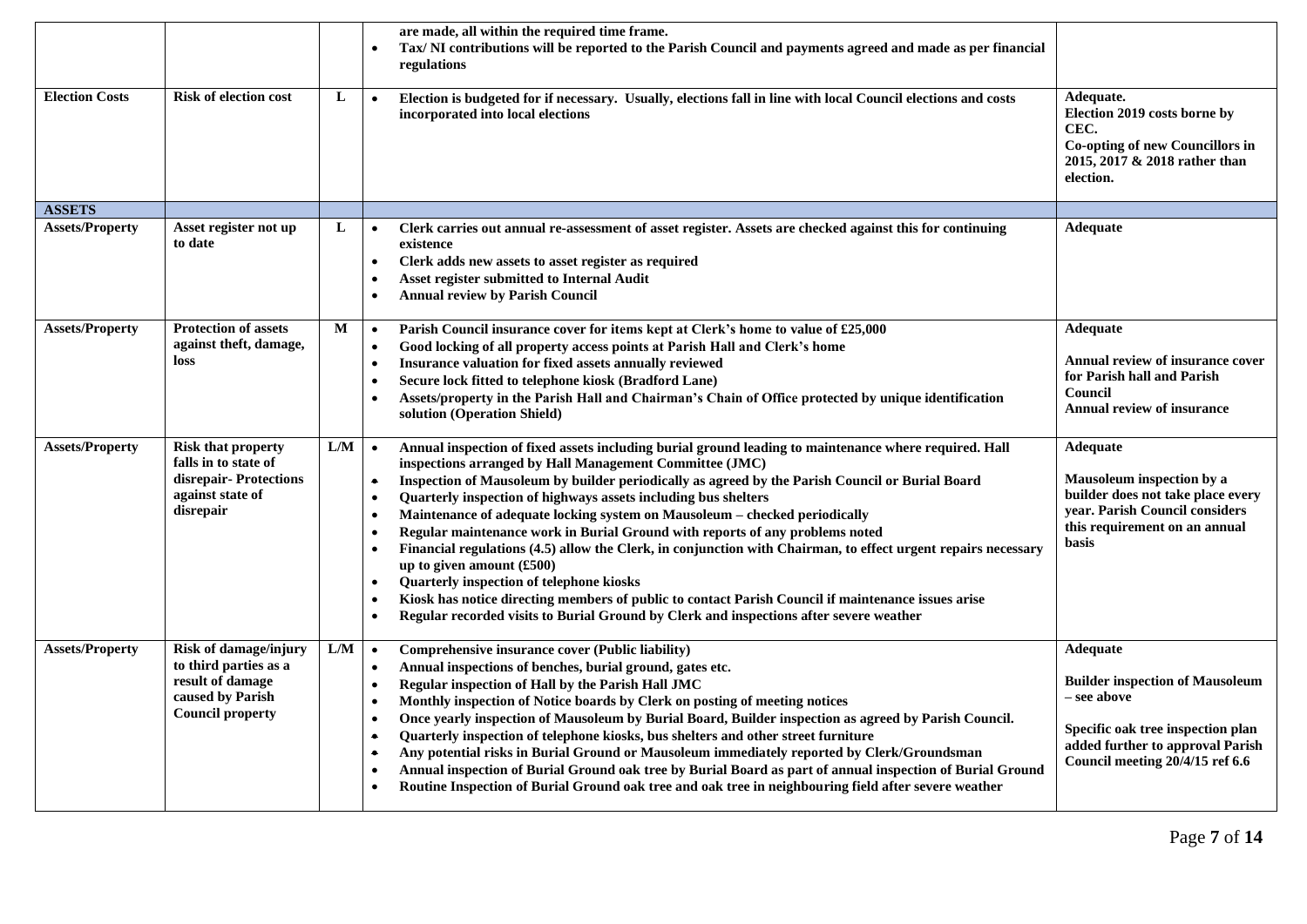| <b>Assets/Property</b>               | All risks associated<br>with Parish Hall                                                                                                                                                                                                                                                                                                                                                                                         | L   | Parish Hall is run by a management committee (JMC)<br>$\bullet$<br>The Committee produces its own risk assessment and deals with all identified aspects of health and safety,<br>$\bullet$<br>insurance, employment, finance relating to the Hall<br>The Parish Council is given regular updates by Hall Management Committee members.                                                                                                                                                                                                                                                                                                                                                                                                                                                                                                                                                                                                                                                                                                                                                                                                                                                        | Adequate                                                                                                                                     |
|--------------------------------------|----------------------------------------------------------------------------------------------------------------------------------------------------------------------------------------------------------------------------------------------------------------------------------------------------------------------------------------------------------------------------------------------------------------------------------|-----|-----------------------------------------------------------------------------------------------------------------------------------------------------------------------------------------------------------------------------------------------------------------------------------------------------------------------------------------------------------------------------------------------------------------------------------------------------------------------------------------------------------------------------------------------------------------------------------------------------------------------------------------------------------------------------------------------------------------------------------------------------------------------------------------------------------------------------------------------------------------------------------------------------------------------------------------------------------------------------------------------------------------------------------------------------------------------------------------------------------------------------------------------------------------------------------------------|----------------------------------------------------------------------------------------------------------------------------------------------|
| <b>Assets Property</b>               | All risks associated<br>with storage and loan<br>of snow kit equipment:<br>Unauthorised<br>access to kit<br>Loss of kit<br>Safe access by<br>members of<br>public to kit<br>Equipment<br>damage - could<br>cause injury<br><b>Equipment not</b><br>returned – not<br>available for loan<br><b>Holding of</b><br>٠<br>personal data<br><b>Understanding of</b><br>purpose of loan<br>not clear<br>Insurance -<br>public liability | L/M | Combination padlock on secure external cupboard at Parish Hall. Combination lock code changed<br>$\bullet$<br>periodically.<br>Combination padlock on secure external cupboard at Parish Hall<br>$\bullet$<br>Cupboard empty apart from kit and assessed for health and safety by Clerk and two Councillors<br>$\bullet$<br>Request report from borrower, once returned<br>$\bullet$<br>Inspect equipment each time returned<br>$\bullet$<br>Loan period agreed at initial telephone contact<br>$\bullet$<br>Address and contact telephone number obtained and retained for duration of loan<br>$\bullet$<br>Contact details destroyed once kit has been returned and checked<br>Clerk to explain, with each organised loan, that borrower is not carrying out work for or on behalf of the<br>$\bullet$<br>Parish Council but equipment is on loan for personal use and at user's risk. Notices to this effect posted on<br>website and notice boards<br>Verbal confirmation from Came and Company that Parish Council is covered for the loan of the equipment.<br>Advised that advertisements include 'at risk of the user' and 'not carrying out work on behalf of the Parish<br>Council' | <b>Adequate</b>                                                                                                                              |
| MANAGEMENT/ADMINISTRATION            |                                                                                                                                                                                                                                                                                                                                                                                                                                  |     |                                                                                                                                                                                                                                                                                                                                                                                                                                                                                                                                                                                                                                                                                                                                                                                                                                                                                                                                                                                                                                                                                                                                                                                               |                                                                                                                                              |
| <b>BUSINESS</b><br><b>CONTINUITY</b> |                                                                                                                                                                                                                                                                                                                                                                                                                                  |     |                                                                                                                                                                                                                                                                                                                                                                                                                                                                                                                                                                                                                                                                                                                                                                                                                                                                                                                                                                                                                                                                                                                                                                                               |                                                                                                                                              |
| <b>Meeting premises</b>              | <b>Council cannot meet</b><br>at Parish Hall due to<br>short or long term<br>problems with Hall                                                                                                                                                                                                                                                                                                                                  | L   | Parish Council will contact the Primary School/Alderley Park to determine use of its facilities<br>$\bullet$<br>Parish Council insurance covers public liability connected with Parish Council meetings wherever they are<br>$\bullet$<br>held. However, the venue owner would be required to cover risks associated with the venue building                                                                                                                                                                                                                                                                                                                                                                                                                                                                                                                                                                                                                                                                                                                                                                                                                                                  | Adequate                                                                                                                                     |
| <b>Meeting premises</b>              | <b>Inadequate premises</b><br>for meetings                                                                                                                                                                                                                                                                                                                                                                                       | L   | Location, at Parish Hall, considered adequate for meeting and for public presence.<br>$\bullet$                                                                                                                                                                                                                                                                                                                                                                                                                                                                                                                                                                                                                                                                                                                                                                                                                                                                                                                                                                                                                                                                                               | Adequate                                                                                                                                     |
| <b>Council Records</b>               | Loss through theft,<br>fire, damage                                                                                                                                                                                                                                                                                                                                                                                              | L   | Most papers kept within locked metal filing cabinet at Parish Hall<br>$\bullet$<br>Important historical documents kept in locked safe at Parish Hall<br>$\bullet$<br>Archive documents have been taken to Chester Archives for storage<br>$\bullet$<br>Deeds and historic documents where access may be required stored at Bank.<br>$\bullet$<br>Current burial records, burial ground plans and other working documents kept at Clerk's house. Burial<br>$\bullet$<br>Ground plans too large for lockable storage                                                                                                                                                                                                                                                                                                                                                                                                                                                                                                                                                                                                                                                                            | Adequate<br>Consideration needs to be given<br>to storage of remaining archive<br>material and appropriacy of<br>storage at the Parish Hall. |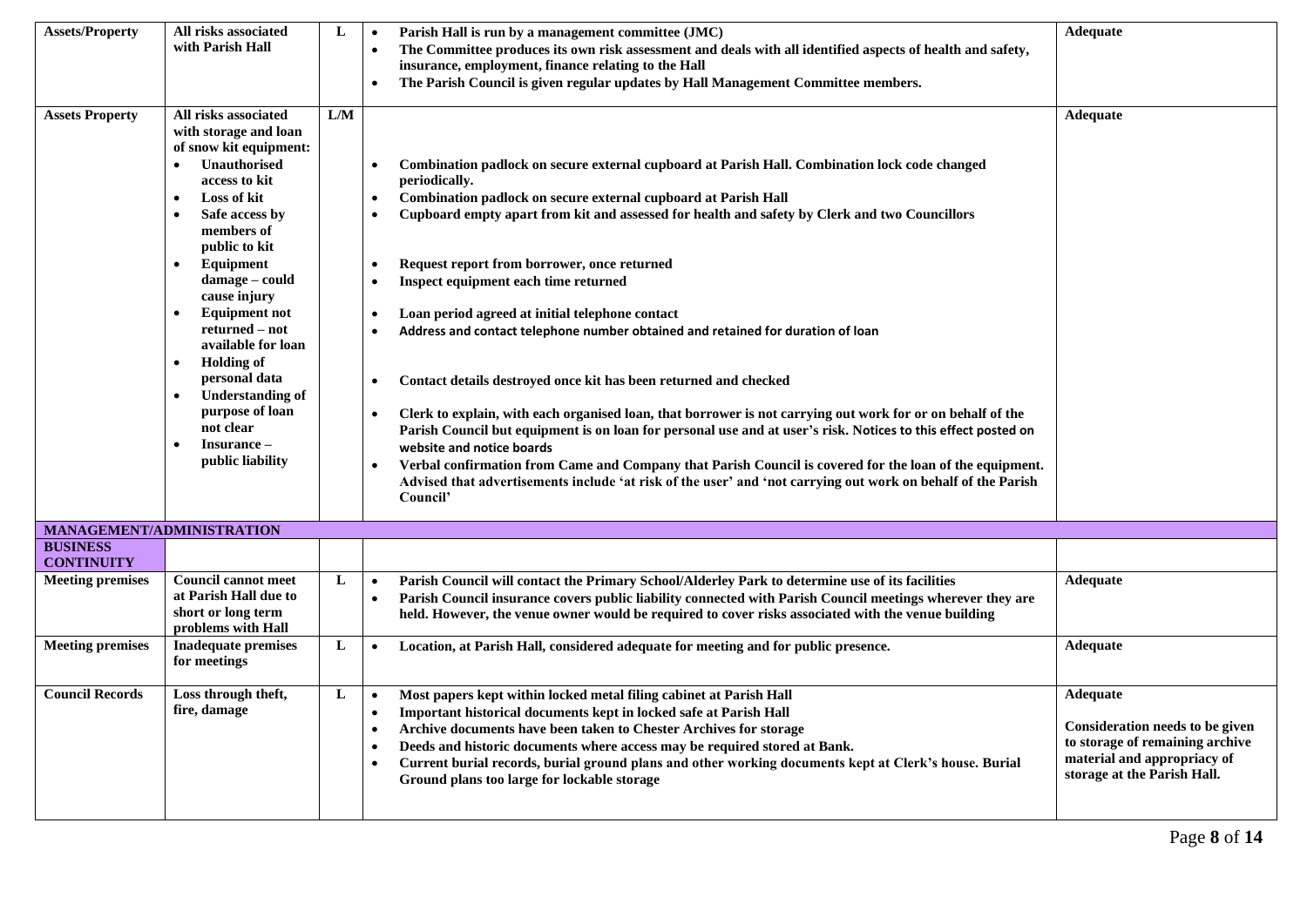| <b>Council records</b>                              | Loss through damage,                                                                                                          | L | Clerk takes back up of files periodically on external hard drive<br>$\bullet$                                                                                                                                                                                                                                                                                                                                                                                                                                                                                                                                                                                                                                                                                                                                                                                                                                                                                             | Adequate                                                                                                                                                           |
|-----------------------------------------------------|-------------------------------------------------------------------------------------------------------------------------------|---|---------------------------------------------------------------------------------------------------------------------------------------------------------------------------------------------------------------------------------------------------------------------------------------------------------------------------------------------------------------------------------------------------------------------------------------------------------------------------------------------------------------------------------------------------------------------------------------------------------------------------------------------------------------------------------------------------------------------------------------------------------------------------------------------------------------------------------------------------------------------------------------------------------------------------------------------------------------------------|--------------------------------------------------------------------------------------------------------------------------------------------------------------------|
| electronic                                          | corruption of<br>computer or fire.<br>Safety of records.                                                                      |   | Computer is security protected - accessed by password<br>$\bullet$<br>Clerk regularly backs up electronic files and passes to the Chairman for off-site storage<br>$\bullet$                                                                                                                                                                                                                                                                                                                                                                                                                                                                                                                                                                                                                                                                                                                                                                                              | Electronic file back-up added in<br>response to Internal Audit<br>2012/13                                                                                          |
| <b>OTHER</b>                                        |                                                                                                                               |   |                                                                                                                                                                                                                                                                                                                                                                                                                                                                                                                                                                                                                                                                                                                                                                                                                                                                                                                                                                           |                                                                                                                                                                    |
| <b>Minutes</b>                                      | <b>Inaccurate record of</b><br>business discussed and<br>agreed                                                               | L | Clerk minutes meetings, types and distributes these minutes to Parish Councillors as closely as possible to<br>$\bullet$<br>the meeting<br>Parish Council agrees accuracy of minutes at following meeting<br>$\bullet$<br>On rare occasions where the Clerk is not present at a meeting, such as a Planning committee meeting, a<br>$\bullet$<br>Parish Councillor is allocated to act as Clerk to record meetings and type minutes                                                                                                                                                                                                                                                                                                                                                                                                                                                                                                                                       | <b>Adequate</b>                                                                                                                                                    |
| <b>Data Protection</b><br>including GDPR            | Not registered if<br>required                                                                                                 | L | The Parish Council has notified the Information Commissioners Office that it holds data and is registered<br>$\bullet$<br>with the Information Commissioner's Office.<br>The Parish Council has updated its Information & Data Protection Policy to comply with the new Data<br>$\bullet$<br>Protection Act 2018 and General Data Protection Regulations (GDPR) which details areas of risk and<br>addressing these in relation to storage and holding of personal data.<br>Notification and policy are reviewed on an annual basis.<br>$\bullet$<br>A Data Protection Officer (DPO) for Parish Councils is currently not required<br>$\bullet$<br>Policies/Privacy Notices have been updated/adopted including: Privacy Notices (New Councillor Contact,<br>Staff Contact, Emails, Neighbourhood Plan, Purchase of EROB consent), Document Retention and Disposal<br>of Documents Policy, Cookie Policy, Removable Media Policy, Social Media Policy, FOI Disclosure Log | Adequate<br>Updated 2018/19 to comply with<br><b>GDPR</b> and the new Data<br><b>Protection Act 2018</b>                                                           |
| <b>Data Control</b><br>Residents e-<br>mailing list | <b>Unauthorised access to</b><br>resident details.<br><b>Unauthorised use of</b><br>personal data<br><b>Consent not given</b> | L | Mailing system password protected.<br>$\bullet$<br>ICO Data Protection notification in place including use of data to mail residents re Parish Council and<br>$\bullet$<br><b>Parish business</b><br>Information & Data Protection Policy updated and in place<br>$\bullet$<br>Resident's consent given to 'opt in', 'update details held' and option to 'unsubscribe' at the bottom of every<br>$\bullet$<br>email sent                                                                                                                                                                                                                                                                                                                                                                                                                                                                                                                                                  | Adequate<br>Updated 2018/19 to comply with<br><b>GDPR</b> and the new Data<br><b>Protection Act 2018</b>                                                           |
| Minutes/Agenda/<br>Notices/meeting<br>format        | Non-adherence to<br>statutory<br>requirements                                                                                 | L | Agendas, Minutes and Notices are prepared by the Clerk, fulfilling statutory requirements, including timing,<br>$\bullet$<br>recording of legal powers for spending<br>Minutes are sent out to Councillors as soon as possible after meeting and approved and signed at the<br>$\bullet$<br>following meeting<br>Standing Orders are in place to direct conducting of business at meetings<br>AGM, Ordinary meetings and Annual meeting arranged as Statutory requirements<br>$\bullet$                                                                                                                                                                                                                                                                                                                                                                                                                                                                                   | Adequate<br><b>New Standing Orders 2018 based</b><br>on model Standing Orders<br>produced by NALC.<br><b>Addendum added May 2020</b><br><b>Amended August 2021</b> |
| <b>Consultations</b>                                | <b>Parish Council does</b><br>not respond in time to<br>consultations                                                         | L | <b>Responses prioritised by Clerk</b><br>$\bullet$<br>Consultations presented at first meeting following receipt<br>$\bullet$<br>Committee meetings called for planning applications where full meeting is outside final date of consultation<br>$\bullet$<br>Extraordinary meetings called where necessary, in addition to planned meetings through year, to deal with<br>$\bullet$<br>urgent business                                                                                                                                                                                                                                                                                                                                                                                                                                                                                                                                                                   | Adequate                                                                                                                                                           |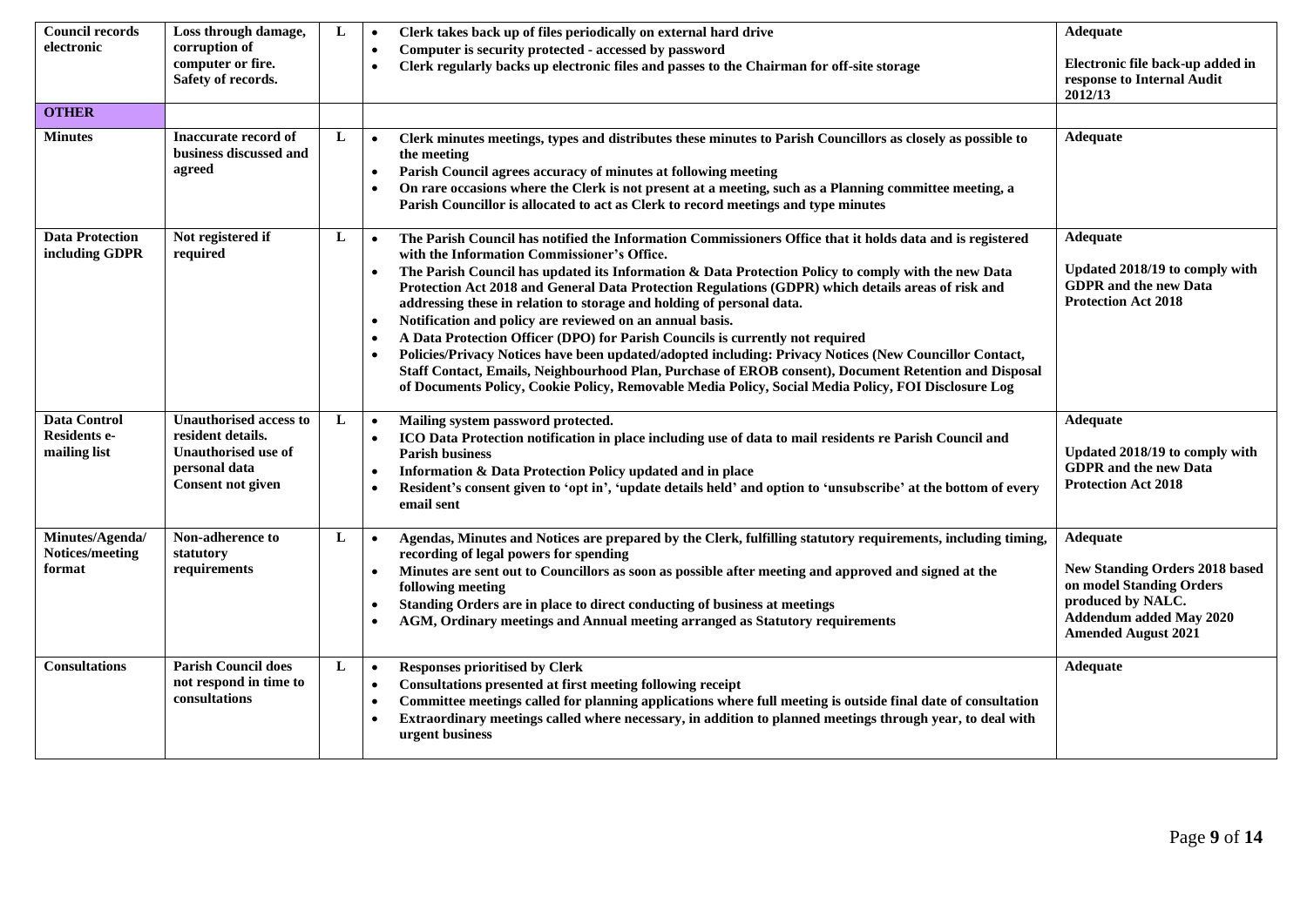| <b>Public Access to</b><br>information<br><b>Freedom of</b><br><b>Information Act</b><br><b>Public</b><br>communication<br>with the Council | No procedures to deal<br>with contact from the<br>public or to allow the<br>public ease of access of<br>passing information<br>on to the Council<br><b>Accessibility to</b><br>Council records                  | L   | Notices for meetings are posted as expected on notice boards and website<br>$\bullet$<br>Model Publication scheme, including Guide to Information, advertised on website and reviewed annually<br>$\bullet$<br>Public attendance and opportunity to speak at meetings, advertised on notice boards and website<br>$\bullet$<br><b>Councillor and Clerk contacts advertised on notice board and website</b><br>$\bullet$<br>Website – Clerk's email address and an easy Parish Council electronic 'contact' form<br>$\bullet$<br>Resident mailing system for dissemination of key/important information<br>$\bullet$<br>Introductory electronic mailing giving Parish Council contact details. Also on the notice boards and in the<br><b>Newsletter</b>                                                                                                                                                                        | Adequate<br>Parish Council has a resident e-<br>mailing system from Parish Plan<br>Group (Feb 2015). Checked with<br><b>Information Commissioner's</b><br><b>Officer and added to Data</b><br>Protection notification. All<br>residents informed and given the<br>option to update their details or<br>unsubscribe. |
|---------------------------------------------------------------------------------------------------------------------------------------------|-----------------------------------------------------------------------------------------------------------------------------------------------------------------------------------------------------------------|-----|--------------------------------------------------------------------------------------------------------------------------------------------------------------------------------------------------------------------------------------------------------------------------------------------------------------------------------------------------------------------------------------------------------------------------------------------------------------------------------------------------------------------------------------------------------------------------------------------------------------------------------------------------------------------------------------------------------------------------------------------------------------------------------------------------------------------------------------------------------------------------------------------------------------------------------|---------------------------------------------------------------------------------------------------------------------------------------------------------------------------------------------------------------------------------------------------------------------------------------------------------------------|
| <b>Transparency</b><br>Code                                                                                                                 | <b>The Parish Council</b><br>does not fulfil its<br>duties in relation to<br>transparency the<br><b>Transparency Code</b><br>and Audit                                                                          | L   | Publishing of Draft Minutes, Minutes and agendas on website in required time frame<br>$\bullet$<br>Publishing of annual statement of accounts, Annual Governance and Accountability Statement and Internal<br>audit report by $1st$ July after the end of each financial year (including bank reconciliation to 31 <sup>st</sup> March)<br>Publishing of an edited Asset register to inform public of land and buildings owned by the Parish Council on<br>the Parish website<br>Publishing of Councillor names, names of Committee members and description of committee functions of<br>$\bullet$<br>Parish Council website and in notice boards                                                                                                                                                                                                                                                                              | <b>Adequate</b><br>All aspects in place                                                                                                                                                                                                                                                                             |
| <b>LIABILITY</b>                                                                                                                            |                                                                                                                                                                                                                 |     |                                                                                                                                                                                                                                                                                                                                                                                                                                                                                                                                                                                                                                                                                                                                                                                                                                                                                                                                |                                                                                                                                                                                                                                                                                                                     |
| <b>Public Liability</b>                                                                                                                     | Risk to third party,<br>property or<br>individuals as a<br>consequence of Parish<br><b>Council providing</b><br>services or amenities<br>to the public.<br>Legal liability as a<br>result of asset<br>ownership | L   | <b>Comprehensive and adequate Public Liability insurance</b><br>$\bullet$<br><b>Risk assessment</b><br>$\bullet$<br><b>Inspections of assets</b>                                                                                                                                                                                                                                                                                                                                                                                                                                                                                                                                                                                                                                                                                                                                                                               | <b>Adequate</b><br><b>Reviews carried out at least</b><br>annually                                                                                                                                                                                                                                                  |
| <b>Legal Liability</b>                                                                                                                      | <b>Legality of activities</b><br>Proper reporting in<br><b>Minutes</b><br><b>Proper document</b><br>control                                                                                                     | L   | Clerk clarifies legal position if not immediately known. Usually by contacting Cheshire Association of Local<br>$\bullet$<br>Councils who direct Clerk to appropriate source<br>Standing Orders and Financial Regulations adopted and reviewed annually based upon those issued by<br>$\bullet$<br>National Association Local Councils. Include statutory requirements for Council operations.<br>Annual contact with Cheshire Association of local Councils to determine any changes in legislation<br>$\bullet$<br>Statutory powers minuted by Clerk for each area of spending<br>$\bullet$<br>Minutes received by Council members as soon after meting as possible. These are approved at following<br>$\bullet$<br>meeting<br>Clerk follows guidance of Cheshire Association of Local Council, based upon NALC guidance, for retention<br>$\bullet$<br>of documents. NALC Guidance takes account of statutory requirements | <b>Adequate</b>                                                                                                                                                                                                                                                                                                     |
| <b>COUNCILLORS</b>                                                                                                                          |                                                                                                                                                                                                                 |     |                                                                                                                                                                                                                                                                                                                                                                                                                                                                                                                                                                                                                                                                                                                                                                                                                                                                                                                                |                                                                                                                                                                                                                                                                                                                     |
| <b>Members Interests</b>                                                                                                                    | <b>Conflict of Interest</b><br><b>Register of Members</b><br><b>Interests</b><br><b>Gifts and Hospitality</b>                                                                                                   | M/L | Councillors have a duty to declare any interest at the start of a meeting or at the point where they realise<br>$\bullet$<br>that they have an interest in a matter<br>Register of interests are updated in election years and copies passed to the Borough Monitoring Officer.<br>$\bullet$<br>Individuals take responsibility for updating their Register of Interests in intervening period.<br>$\bullet$<br><b>Registers published on Parish Council website</b><br>$\bullet$<br>Individuals complete Register of Gifts and Hospitality when appropriate and pass to Clerk<br>$\bullet$                                                                                                                                                                                                                                                                                                                                    | <b>Adequate</b><br>New Registers of interest were<br>completed further to Elections,<br>2019, sent to ChALC who<br>forwarded to CEC. Registers<br>published on Parish Council                                                                                                                                       |

Page **10** of **14**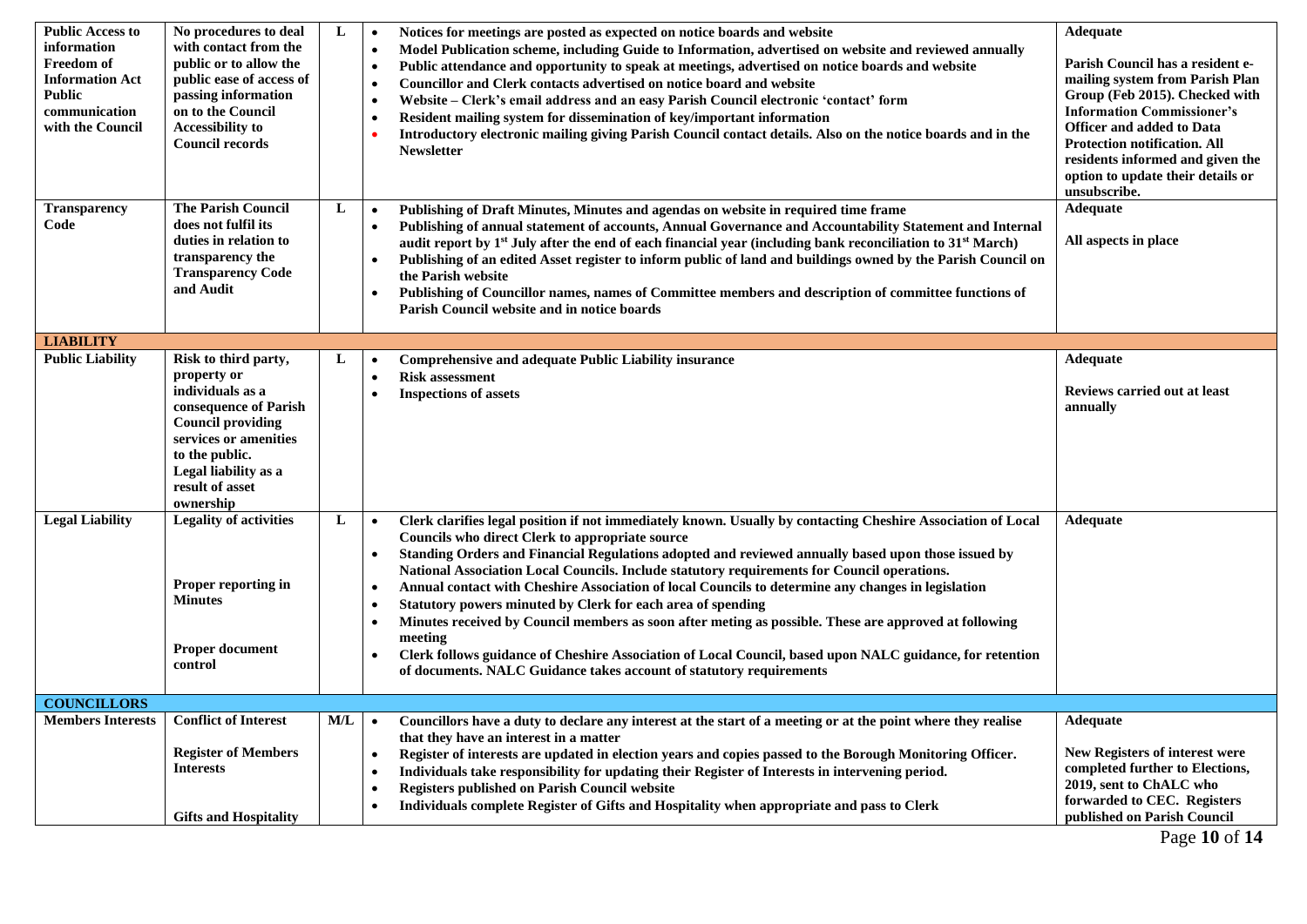|                                          | <b>Code of Conduct</b>                                                                                     |     | The Parish Council has formally signed an agreement to the Model Code of Conduct for Parish Councils<br>Annual meeting updates relating to Code of Conduct and disclosing interests | website and CEC |
|------------------------------------------|------------------------------------------------------------------------------------------------------------|-----|-------------------------------------------------------------------------------------------------------------------------------------------------------------------------------------|-----------------|
| <b>Parish Council</b><br><b>Meetings</b> | <b>Enforced cancellation</b><br>of PC meeting due to<br>inadequate number of<br><b>Councillors present</b> | L/M | All Councillors are summoned to attend Parish Council meetings (minimum of 3 Councillors to be quorate)<br>Annual review/reassessment of meeting dates for the following year       | Adequate        |
| <b>RISK</b>                              |                                                                                                            |     |                                                                                                                                                                                     |                 |
| <b>Risk Assessment</b>                   | Not updated                                                                                                | L   | <b>Annual review of Risk Assessment carried out</b><br>Clerk's responsibility for additions as identified between reviews and to report the same to the Parish<br>Council           | Adequate        |

*External Audit 2016, Risk Assessment was sent to Audit Commission as part of 'Intermediate audit'. No comments or recommendations made by Audit Commission.*

Reviewed and approved by Nether Alderley Parish Council: 8<sup>th</sup> March 2022

Signed............................................................................................................. Chairman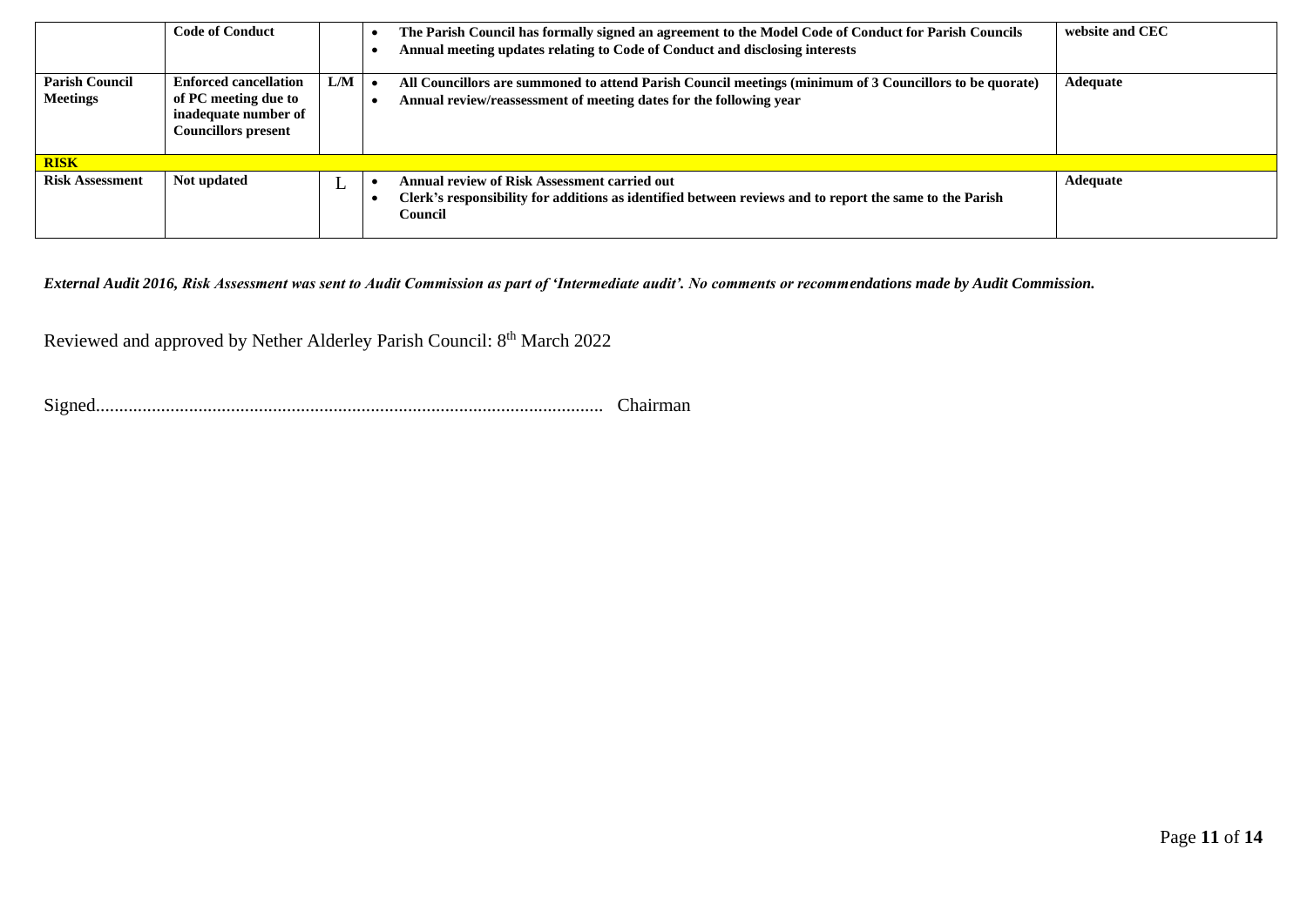## **ADDENDUM Re: COVID-19**

| <b>Subject</b>  | <b>Risk/s Identified</b>                                                                                                                 | H/<br>M/L    | <b>Management/Control of Risk</b>                                                                                                                                                                                                                                                                                                                                               | <b>Review/Assess/Revise/Comments</b>                                              |
|-----------------|------------------------------------------------------------------------------------------------------------------------------------------|--------------|---------------------------------------------------------------------------------------------------------------------------------------------------------------------------------------------------------------------------------------------------------------------------------------------------------------------------------------------------------------------------------|-----------------------------------------------------------------------------------|
| <b>COVID-19</b> |                                                                                                                                          |              |                                                                                                                                                                                                                                                                                                                                                                                 |                                                                                   |
| General         | <b>Parish Council does</b><br>not operate within the<br>Government<br><b>Guidelines specifically</b><br>relating to COVID-19             | H            | The Clerk updates Councillors with the latest Government Guidelines relating to COVID-19<br>$\bullet$<br>https://www.gov.uk/government/collections/coronavirus-covid-19-list-of-guidance<br>Risk Assessment for COVID-19 is a living document which is subject to revision and will be updated as<br>$\bullet$<br>necessary<br>Councillors included in the process<br>$\bullet$ | <b>Adequate</b><br><b>Parish Council should monitor</b><br>any subsequent updates |
|                 | General working and<br>wellbeing                                                                                                         | $\, {\bf H}$ | Notices displayed in appropriate areas to encourage hand washing etc. i.e. entrance, exit, kitchen, toilets<br>$\bullet$<br>Hand driers temporarily replaced by paper towels re: Government Guidelines<br>$\bullet$                                                                                                                                                             | Adequate<br><b>Parish Council should monitor</b><br>any subsequent updates        |
|                 | <b>COVID Training</b>                                                                                                                    | $\mathbf H$  | The Clerk and Councillors have access to NAPC Risk Assessment, Government Guidelines, NALC and<br>$\bullet$<br><b>ChALC</b> guidance                                                                                                                                                                                                                                            | <b>Adequate</b>                                                                   |
|                 | Non-attendance of<br><b>Councillors</b> due to<br>them being classed as<br>vulnerable or in<br>isolation                                 | H            | Identify potential risks to all members<br>$\bullet$<br>Look at alternative methods of communication for working groups, sub committees where decisions are not<br>$\bullet$<br>made                                                                                                                                                                                            | Adequate<br><b>Parish Council should monitor</b><br>any subsequent updates        |
|                 | Inability to approve<br>decisions                                                                                                        | Н            | Ensure meeting is quorate (minimum of 3 Councillors)<br>$\bullet$<br>Clerk to ensure Councillors are familiar with remote technology<br>$\bullet$                                                                                                                                                                                                                               | Adequate                                                                          |
|                 | <b>Annual Parish</b><br>Meeting (AGM) -<br>LGA 1972 sets<br>requirement for APM<br>to be convened<br>between $1st March -$<br>$1st$ June | М            | Monitor guidance from NALC/SLCC<br>$\bullet$                                                                                                                                                                                                                                                                                                                                    | <b>Adequate</b><br><b>Parish Council should monitor</b><br>any subsequent updates |
|                 | <b>Annual Parish Council</b><br>Meeting - LGA 1972<br>sets requirement for<br>annual meeting to be<br>convened in May                    | М            | Monitor guidance from NALC/SLCC<br>$\bullet$<br>Government directive supersedes existing legislation and recommends that Parish Councils are not required<br>$\bullet$<br>to hold the Annual Parish Meeting until May 2021                                                                                                                                                      | <b>Adequate</b><br><b>Parish Council should monitor</b><br>any subsequent updates |
| <b>Finance</b>  | Inability to pay<br>invoices                                                                                                             | M            | Clerk/RFO<br>$\bullet$<br><b>Payments approved by Councillors</b><br>$\bullet$<br>Councillors who are signing cheques should provide their own pen<br>$\bullet$<br><b>Hand sanitiser provided</b>                                                                                                                                                                               | Adequate                                                                          |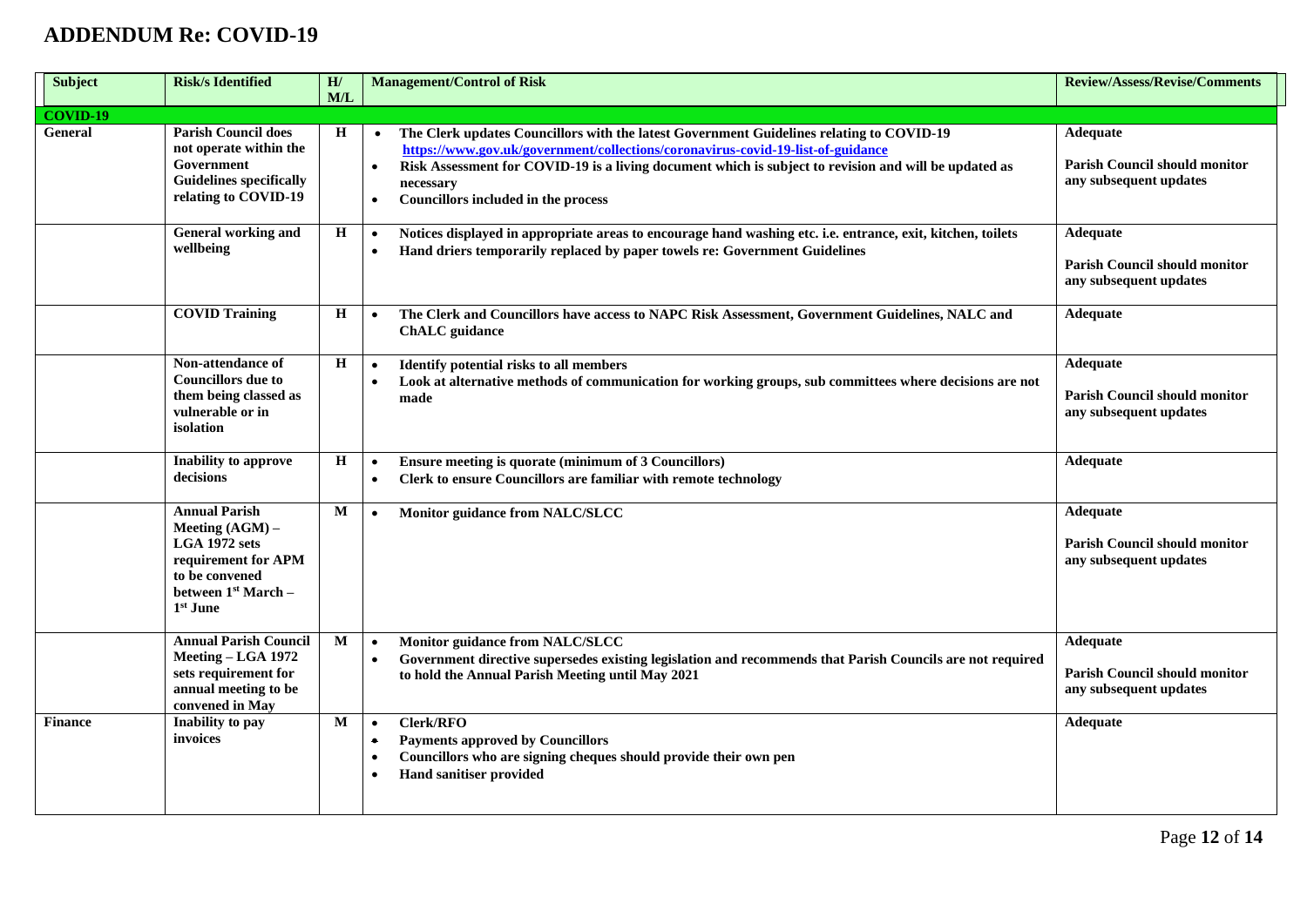|                          | Inability to pay staff<br>due to Clerk's absence                                                                                | M           | Chairman to liaise with payroll provider (Shires Accountants Ltd.)<br>$\bullet$                                                                                                                                                                                                                                                                                                                                                                                                                                                                                                                                                                                                                                             | Adequate                                                                          |
|--------------------------|---------------------------------------------------------------------------------------------------------------------------------|-------------|-----------------------------------------------------------------------------------------------------------------------------------------------------------------------------------------------------------------------------------------------------------------------------------------------------------------------------------------------------------------------------------------------------------------------------------------------------------------------------------------------------------------------------------------------------------------------------------------------------------------------------------------------------------------------------------------------------------------------------|-----------------------------------------------------------------------------------|
| <b>Health and Safety</b> | <b>Parish Council</b><br>unaware of safety for:<br><b>The Clerk</b><br><b>Councillors</b><br><b>Volunteers</b><br><b>Public</b> | $\mathbf H$ | <b>Health and Safety Policy</b><br>$\bullet$<br>Provide guidance on safety regimes<br>$\bullet$<br>Appropriate signage inside and outside the Parish Hall<br>$\bullet$<br>Maintain levels of soap, hand sanitisers, paper hand towels and tissues<br>$\bullet$<br>Provide necessary equipment and advice to the person who cleans the Parish Hall                                                                                                                                                                                                                                                                                                                                                                           | Adequate                                                                          |
|                          | Multi access to the<br><b>Key Press</b>                                                                                         |             | Instructions given to use anti-viral wipes to sanitise the key press each time it is used<br>$\bullet$                                                                                                                                                                                                                                                                                                                                                                                                                                                                                                                                                                                                                      | Adequate                                                                          |
| Communication            | <b>Public not aware</b>                                                                                                         | $\mathbf H$ | Signage in notice boards<br>$\bullet$<br><b>Updates on the Parish Council website</b><br>$\bullet$<br><b>Updates on social media</b><br>$\bullet$<br>Updates published in the newsletter                                                                                                                                                                                                                                                                                                                                                                                                                                                                                                                                    | <b>Adequate</b>                                                                   |
| <b>Parish Hall</b>       | <b>Parish Hall remains</b><br>open                                                                                              | H           | The Clerk updates Councillors with the latest Government Guidelines relating to COVID-19<br>$\bullet$<br>https://www.gov.uk/government/collections/coronavirus-covid-19-list-of-guidance<br>Parish Council to review Government Guidelines re: Opening public buildings<br>$\bullet$                                                                                                                                                                                                                                                                                                                                                                                                                                        | <b>Adequate</b><br><b>Parish Council should monitor</b><br>any subsequent updates |
|                          | <b>Bookings</b>                                                                                                                 | L           | JMC to establish protocol for bookings paid in advance<br>$\bullet$                                                                                                                                                                                                                                                                                                                                                                                                                                                                                                                                                                                                                                                         | Adequate                                                                          |
|                          | Hirers unaware of<br><b>JMC Terms and</b><br><b>Conditions of hiring</b><br>the Parish Hall                                     | $\mathbf H$ | JMC to add an addendum (COVID-19) to the usual Terms and Conditions of hiring the Parish Hall which<br>$\bullet$<br>includes an appropriate disclaimer<br>Hirers asked to produce their own Risk Assessment for each event<br>$\bullet$<br>Hirers responsible for appointing any external contractor<br>$\bullet$<br>Hirers asked to control numbers attending the event<br>$\bullet$<br>Hirers asked to provide their own tea towels<br>Hirers asked to control numbers using the kitchen and toilets<br>$\bullet$<br>Hirers informed that sanitisers, soap, tissues and paper towels will be provided<br>$\bullet$<br>Where possible, doors and windows should be opened frequently to encourage ventilation<br>$\bullet$ | <b>Adequate</b>                                                                   |
|                          | Loss of income due to<br>closure of the Parish<br>Hall                                                                          | H           | Look at possible grant from Local Authority<br>$\bullet$<br>Look at possible grants from other sources<br>$\bullet$<br><b>Insurance claim for 'Business interruption'</b><br>$\bullet$                                                                                                                                                                                                                                                                                                                                                                                                                                                                                                                                      | Adequate                                                                          |
|                          | <b>Cleaning</b>                                                                                                                 | H           | Cleaner advised of the latest Government Guidelines relating to COVID-19<br>$\bullet$<br>https://www.gov.uk/government/collections/coronavirus-covid-19-list-of-guidance<br>JMC to agree frequency of cleaning<br>$\bullet$<br>Provide appropriate cleaning materials and protective clothing where applicable i.e. disinfectant spray,<br>gloves etc.<br>Maintain levels of soap, hand sanitisers, paper hand towels and tissues<br>$\bullet$<br>All bins to be emptied regularly<br>$\bullet$<br>If a person has attended the Parish Hall who displays signs of COVID-19 symptoms, a deep clean must be<br>carried out before it is used again to ensure the hall remains COVID-19 secure                                 | Adequate<br><b>Parish Council should monitor</b><br>any subsequent updates        |